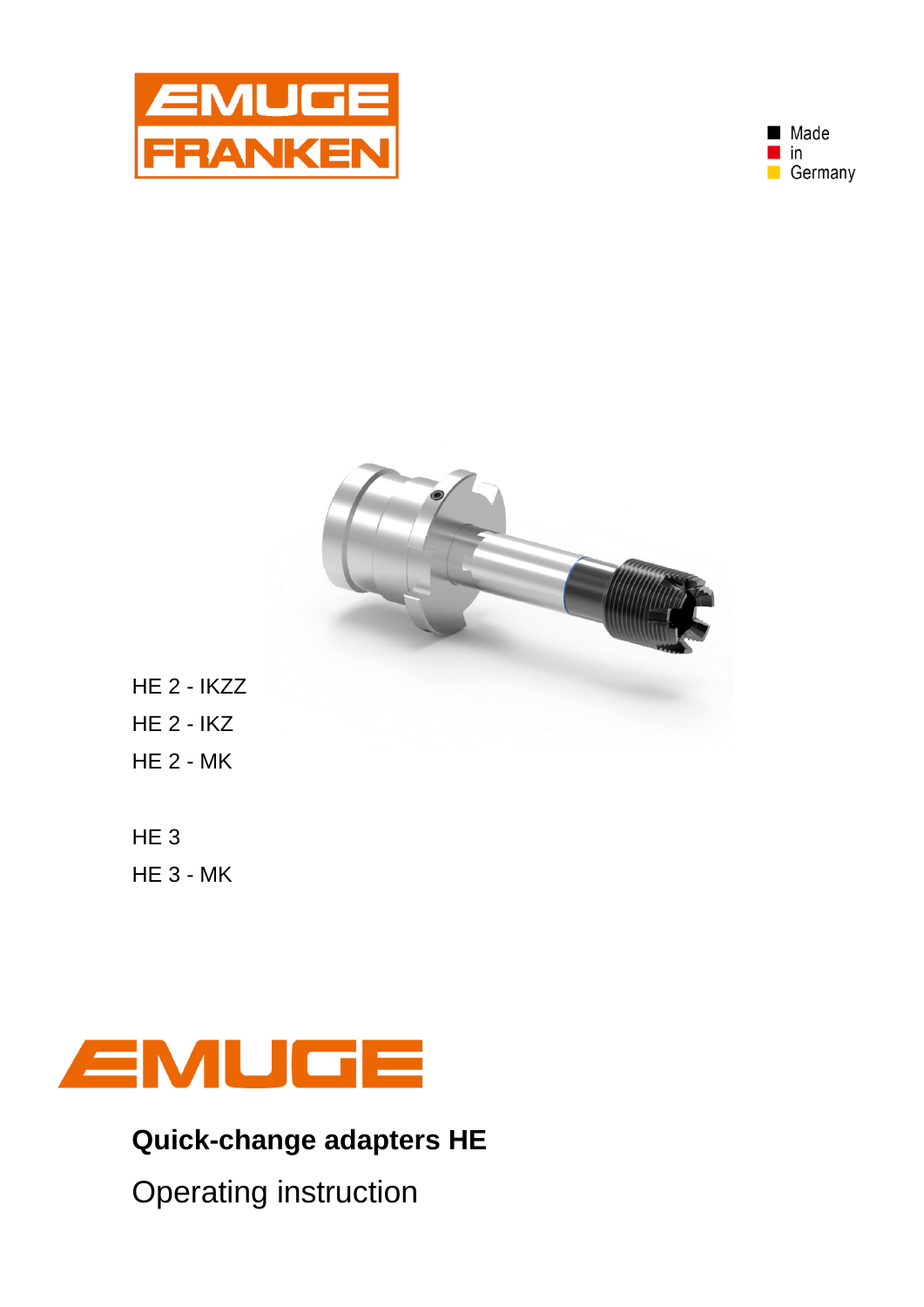

# **Contents:**

| 1            |       | Application range, safety instructions and technical data  4 |  |
|--------------|-------|--------------------------------------------------------------|--|
| 1.1          |       |                                                              |  |
| 1.2          |       |                                                              |  |
| 1.3          |       |                                                              |  |
| 1.4          |       |                                                              |  |
|              | 1.4.1 | Type HE, HE-IKZZ, HE-IKZ, for taps/cold-forming taps 6       |  |
|              | 1.4.2 |                                                              |  |
| $\mathbf{2}$ |       | Putting the quick-change adapters into operation 8           |  |
| 2.1          |       |                                                              |  |
| 2.2          |       |                                                              |  |
|              | 2.2.1 |                                                              |  |
|              | 2.2.2 |                                                              |  |
| 2.3          |       |                                                              |  |
|              | 2.3.1 |                                                              |  |
|              | 2.3.2 |                                                              |  |
| 3            |       |                                                              |  |
| 3.1          |       |                                                              |  |
| 3.2          |       |                                                              |  |
| 4            |       |                                                              |  |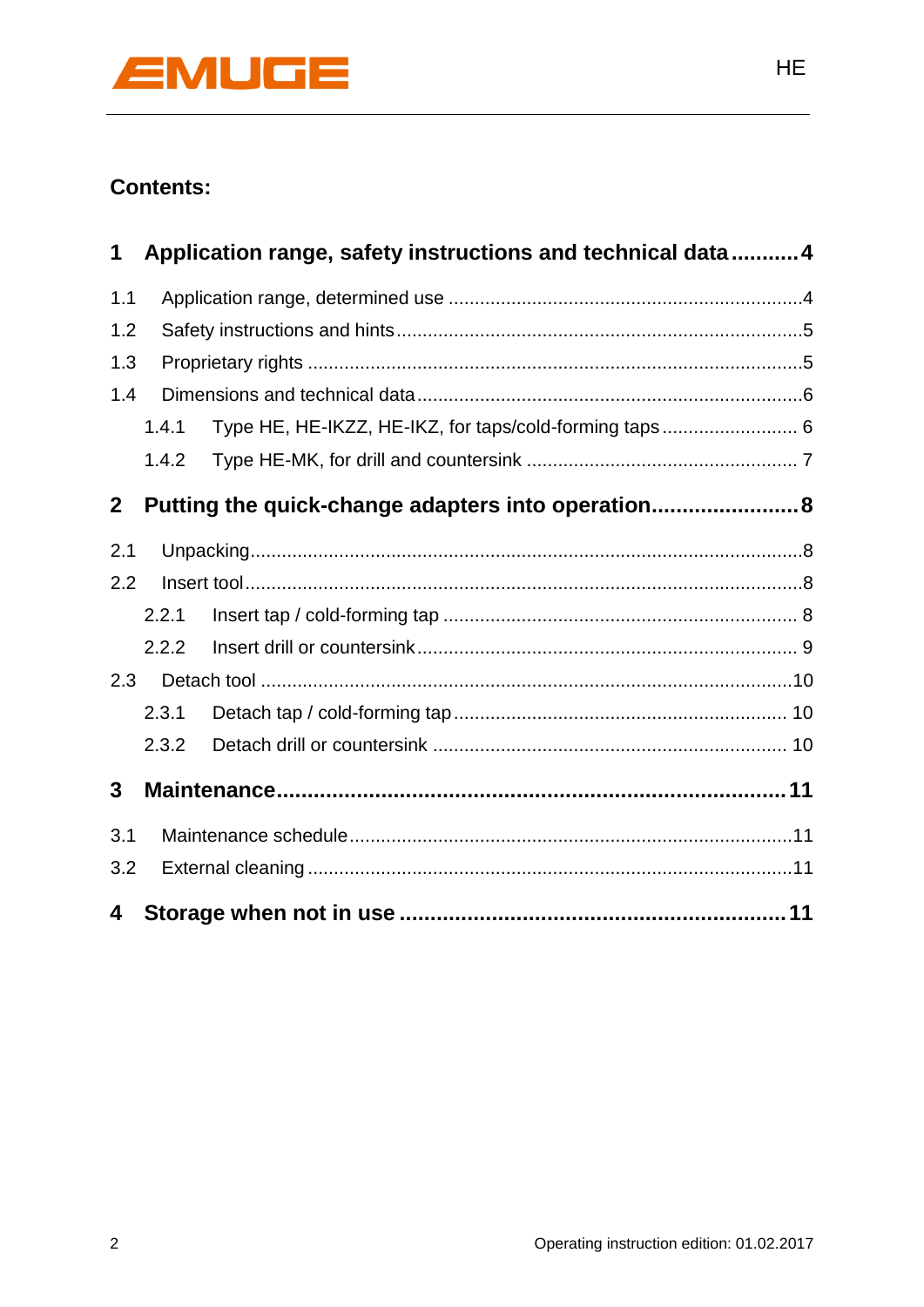

### **Warning signs, symbols**

This operating instruction uses the following symbols:



Sectional view:



Quick-change adapter HE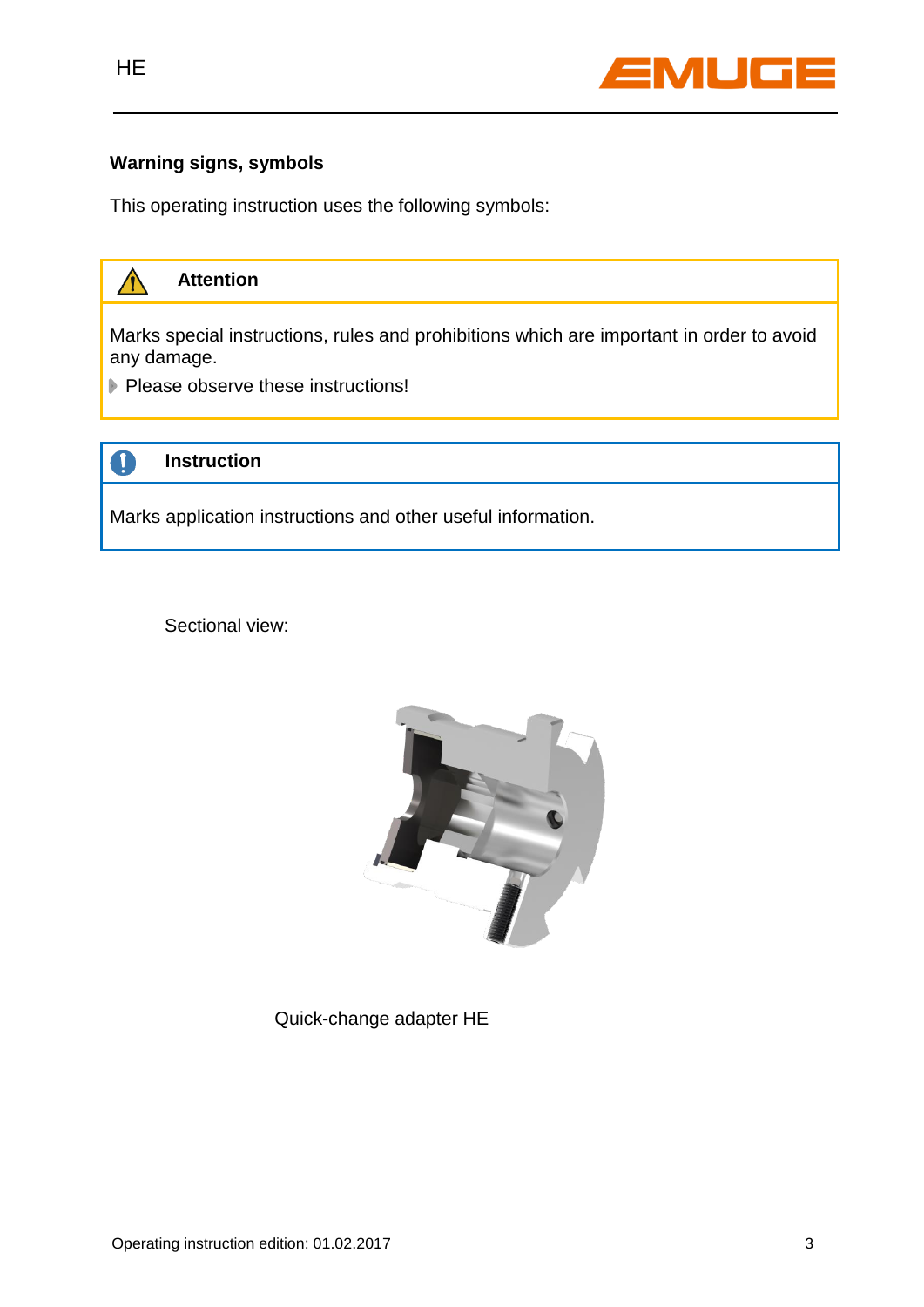

## **1 Application range, safety instructions and technical data**

### **1.1 Application range, determined use**

Application of the adapters:

- Adaptation of taps/cold-forming taps acc. to: DIN or ISO or ASME dimensions
- These adapters are designed to be used in all quick-change tap holders, EMUGE types:
	- HF 20 HF20/HD/Spezial Softsynchro<sup>®</sup> 6 HF 30
- Production of right-hand and left-hand threads
- Possible use in vertical and horizontal machining level

Locking and centering of the taps/cold-forming taps with quick-change adapters type HE is executed via three screws. The torque arising during the thread producing cycle is transferred via the square in the quick-change adapter.

In quick-change adapters type HE-MK, drill or countersink are adapted by form-fitting via the inner taper of the quick-change adapters (acc. to DIN 228B).

Owing to the clamping principle, each shank diameter requires a separate quickchange adapter.

Following adapter types are available:

**Type HE:**

For holders **without** internal coolant-lubricant supply, e.g. quick-change tap holder HF.

**Type HE/IKZZ:**

For holders **with** internal coolant-lubricant supply e.g. quick-change tap holder Softsynchro® 6 and HF20/HD/Spezial and taps/cold-forming taps **with** coolantlubricant bore hole.

The maximum coolant-lubricant pressure is determined by the used quick-change tap holder, but not more than 50 bar.

#### **Type HE/IKZ:**

For adapters **with** internal coolant-lubricant supply, e.g. quick-change tap holder Softsynchro® 6 and HF20/HD/Spezial and taps/cold-forming taps **without** coolantlubricant bore hole. The coolant-lubricant supply goes along the tool shank. The maximum coolant-lubricant pressure is determined by the used quick-change tap holder, but not more than 50 bar.

#### **Type HE/MK:**

Adaptation of drills and countersinks with taper shank according to DIN 228 B.

#### **The non-determined use exempts the manufacturer from any liability.**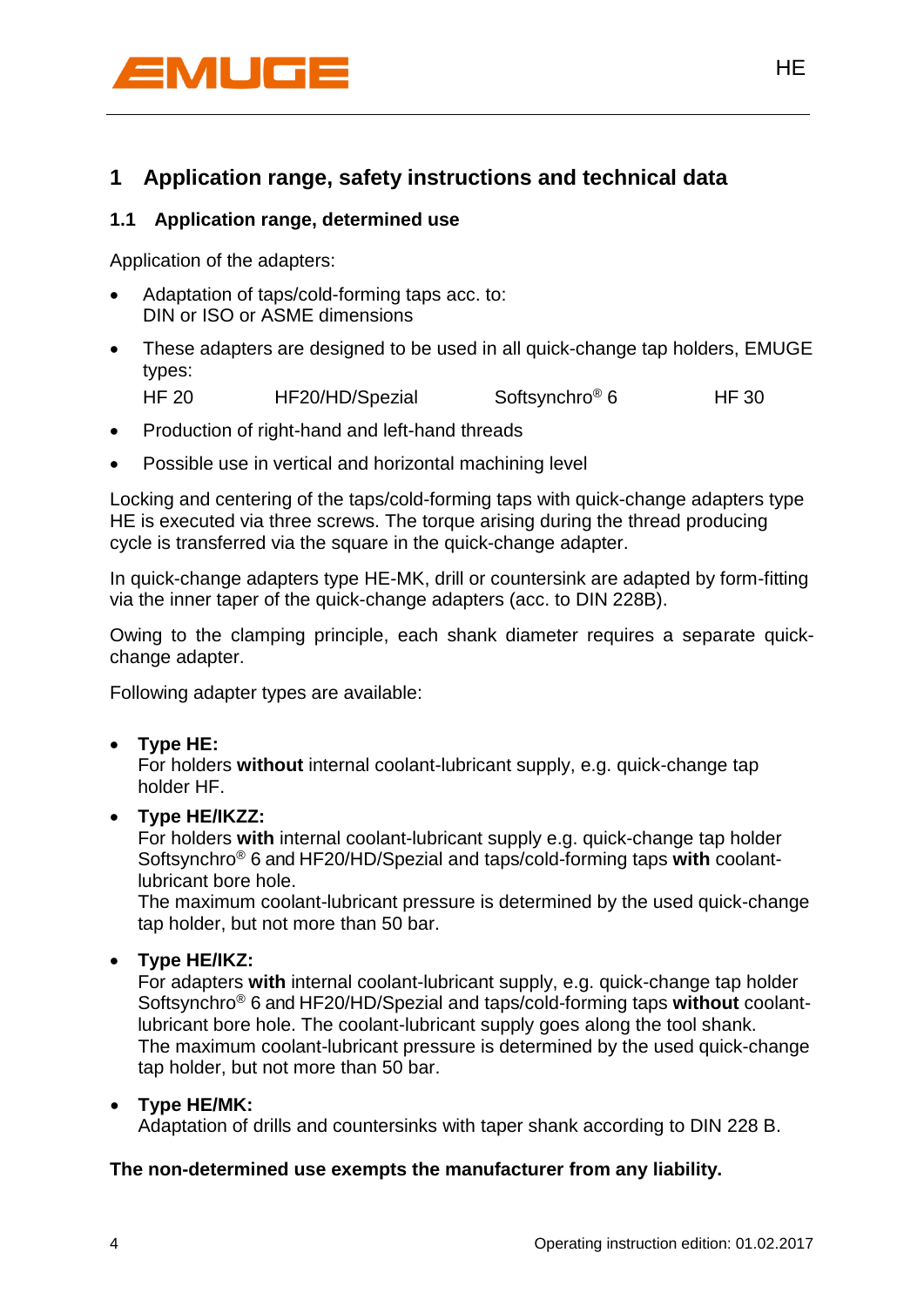

### **1.2 Safety instructions and hints**

For all works, i.e. putting into operation, production and maintenance, please observe the details given in the operating instructions.

All relevant safety regulations as well as local instructions are to be observed when working.

Below please find some basic rules:



## **1.3 Proprietary rights**

The entire contents of these operating instructions are subject to German proprietary rights legislation.

Any form of multiplication, processing, broadcasting, passing on to third parties - also in the form of extracts - and any kind of use outside the boundaries of proprietary rights requires the written consent of EMUGE GmbH&Co.KG.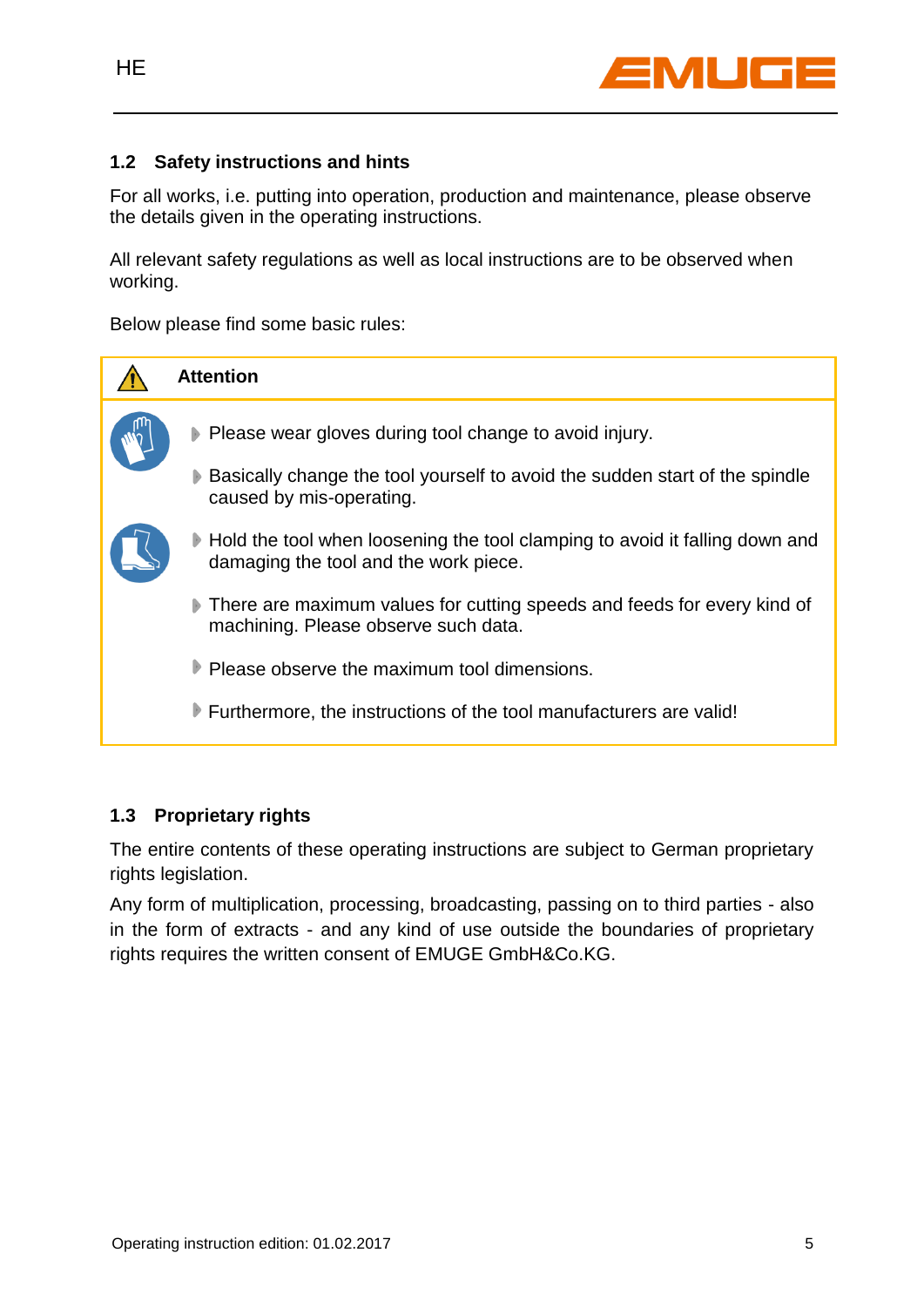

## **1.4 Dimensions and technical data**

## **1.4.1 Type HE, HE-IKZZ, HE-IKZ, for taps/cold-forming taps**



|  |  |  |  | Picture 1: Dimensions of the quick-change adapters HE, HE-IKZZ, HE-IKZ |  |
|--|--|--|--|------------------------------------------------------------------------|--|

|  |  | Table 1: Technical data of the quick-change adapters HE, HE-IKZZ, HE-IKZ |
|--|--|--------------------------------------------------------------------------|
|--|--|--------------------------------------------------------------------------|

| <b>Type</b>     | <b>Cutting</b><br>range                            | ØD<br>[mm] | $ØD_1$<br>[mm] | $\varnothing$ D <sub>2</sub><br>[mm]<br>[inch] | L <sub>1</sub><br>[mm] | L <sub>2</sub><br>[mm] | L <sub>3</sub> <sup>1</sup><br>[mm] | <b>GB</b><br>Type <sup>2</sup>          |
|-----------------|----------------------------------------------------|------------|----------------|------------------------------------------------|------------------------|------------------------|-------------------------------------|-----------------------------------------|
| HE <sub>2</sub> | M24 - M76 *<br>M24 - M76 **<br>$1^{\circ} - 2$ 1/2 | 98         | 75             | 18-56<br>18-56<br>$0,80 - 2,25$ "              | 75                     | 12                     | 53-66<br>53-66<br>43-66             | <b>DIN</b><br><b>ISO</b><br><b>ASME</b> |
| HE <sub>3</sub> | M36 - M160<br>M39 - M100<br>$13/8 - 31/2$          | 128        | 90             | 28-70<br>28-56<br>$1,11-2,81$ "                | 110                    | 15                     | 76-98<br>76-98<br>37-92             | <b>DIN</b><br><b>ISO</b><br><b>ASME</b> |

\* Fine threads until M120x4 possible

\*\* Fine threads until M100 possible

HE STATES AND THE STATES OF THE STATES OF THE STATES OF THE STATES OF THE STATES OF THE STATES OF THE STATES O

1

<sup>&</sup>lt;sup>1</sup> Plug-in depth is defined by the clamping diameter

<sup>2</sup> Tool dimensions acc. to DIN or ISO or ASME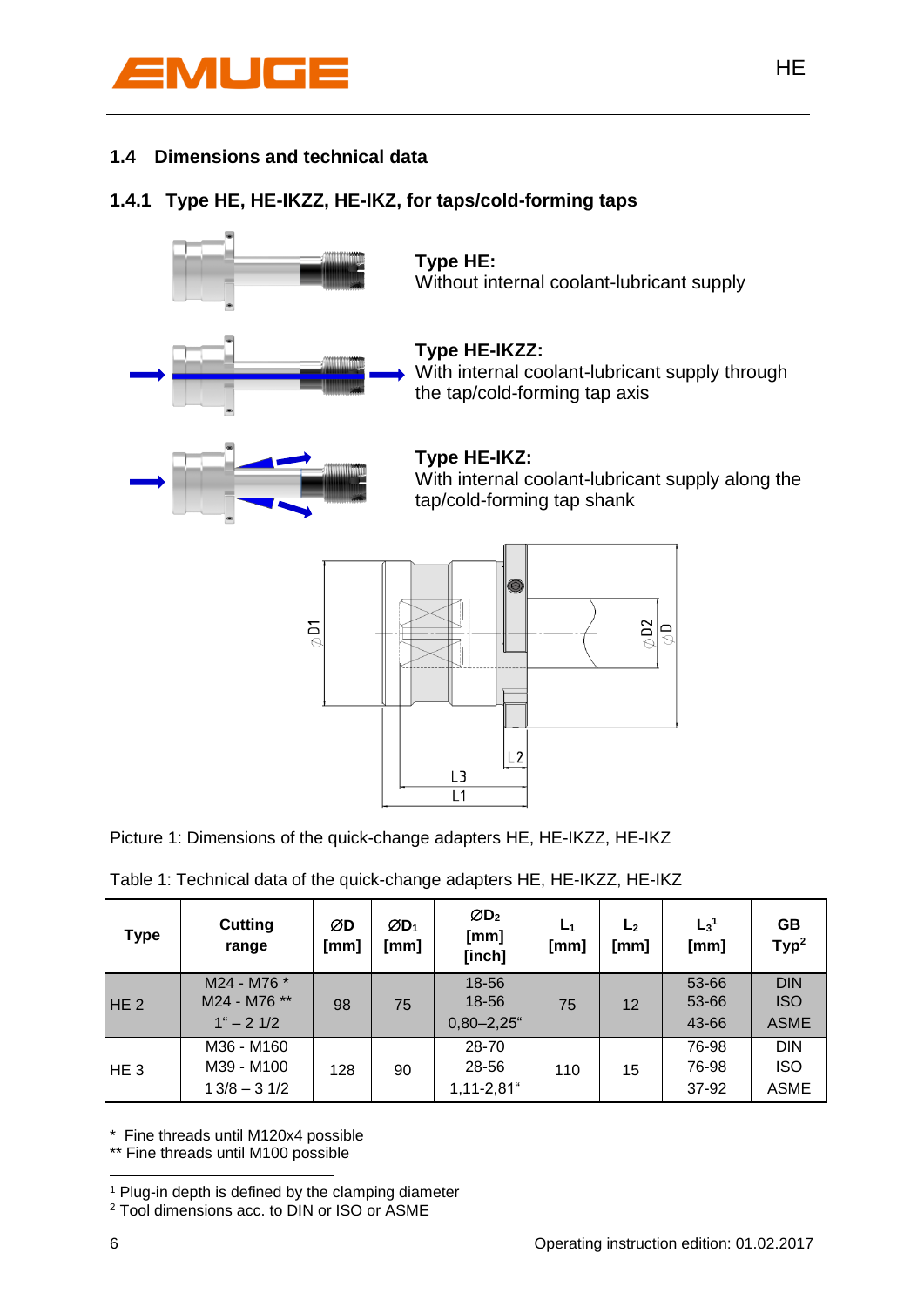

## **1.4.2 Type HE-MK, for drill and countersink**



Picture 2: Dimensions of quick-change adapters HE-MK

|  | Table 2: Technical data of quick-change adapters HE-MK |  |
|--|--------------------------------------------------------|--|
|  |                                                        |  |

| <b>Type</b> | For holders: | ØD<br>[mm] | $ØD_1$<br>[mm] | Internal taper<br>acc.<br><b>DIN 228 B</b> | L <sub>1</sub><br>[mm] | L <sub>2</sub><br>[mm] | $L_3$<br>[mm]   |
|-------------|--------------|------------|----------------|--------------------------------------------|------------------------|------------------------|-----------------|
| $HE 2-MK$   | <b>HF 20</b> | 98         | 75             | MK <sub>3</sub><br>MK4<br>MK <sub>5</sub>  | 75                     | 20                     | 25<br>48<br>80  |
| HE 3-MK     | <b>HF 30</b> | 128        | 90             | MK4<br>MK <sub>5</sub><br>MK <sub>6</sub>  | 110                    | 15                     | 20<br>50<br>115 |

For further dimensions please refer to the EMUGE main catalogue.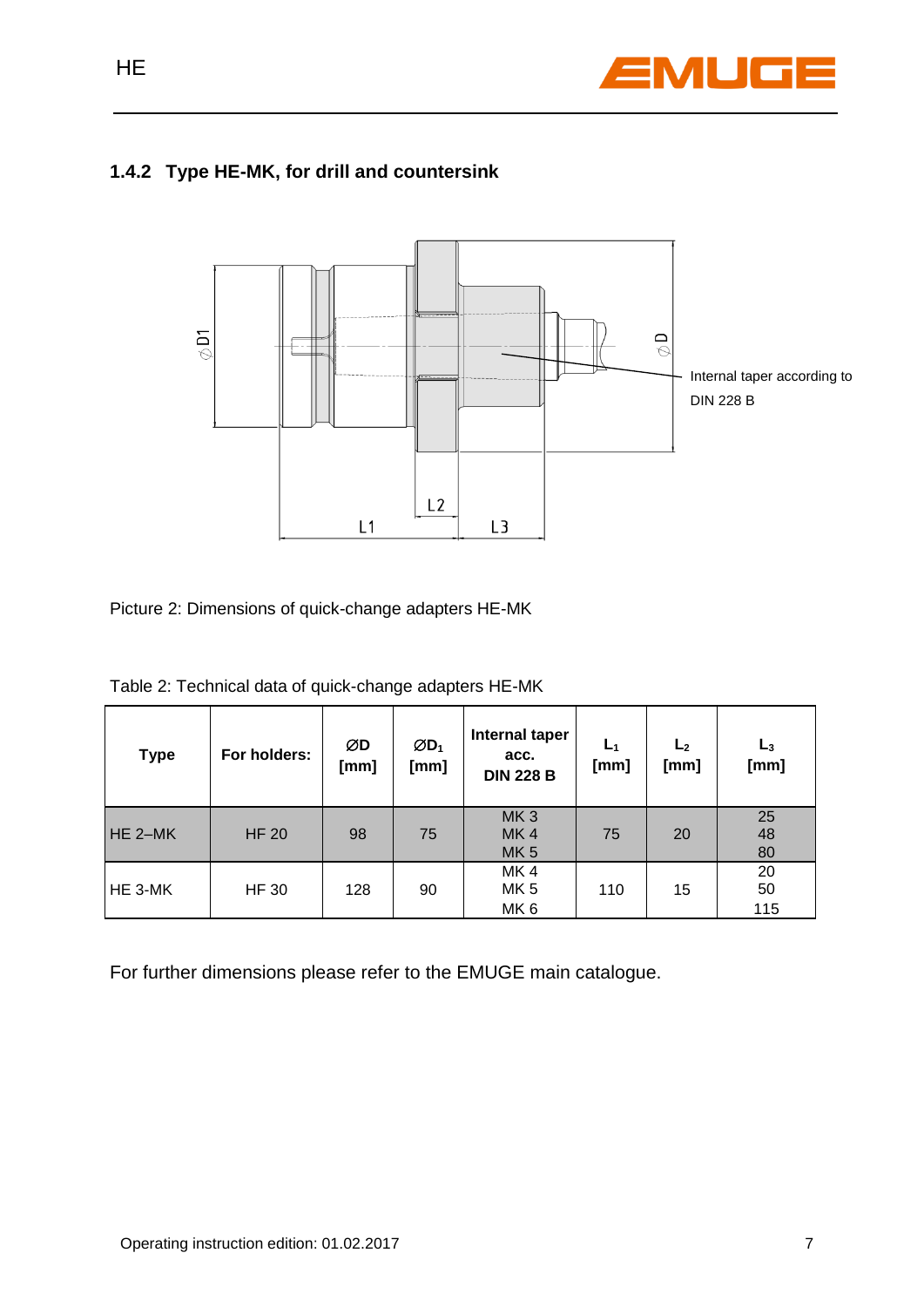

## **2 Putting the quick-change adapters into operation**

### **2.1 Unpacking**

- Take the quick-change adapter from the plastic case.
- Clean the quick-change adapter with a duster to remove any conservation oil.

| <b>SIMP</b> | <b>Note</b>                                   |
|-------------|-----------------------------------------------|
|             | Do not use any aggressive solvents.           |
|             | Do not use fibrous materials i.e. steel wool. |

 The quick-change adapter is now ready for operation **√**

#### **2.2 Insert tool**

## **2.2.1 Insert tap / cold-forming tap**





1. Push tap/cold-forming tap into the quick-change adapter.

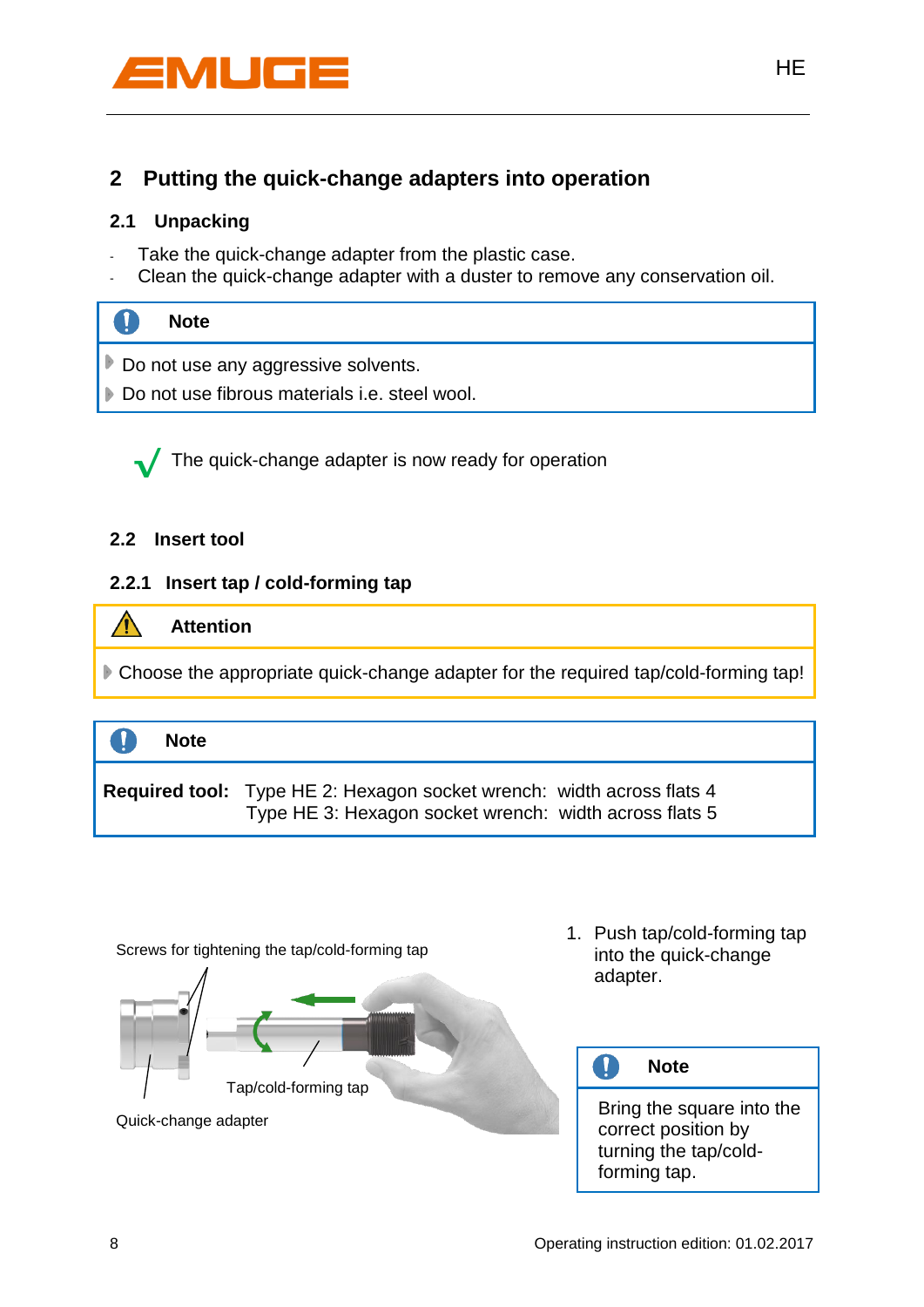



2. Tighten all three screws equally.

> $\Rightarrow$  tap/cold-forming tap is locked at the shank

Insert the quick-change adapter into the quick-change tap holder as described in the operating instruction of the used quick-change tap holder.

## **2.2.2 Insert drill or countersink**



Now insert the quick-change adapter into the quick-change tap holder as described in the operating instruction of the used quick-change tap holder.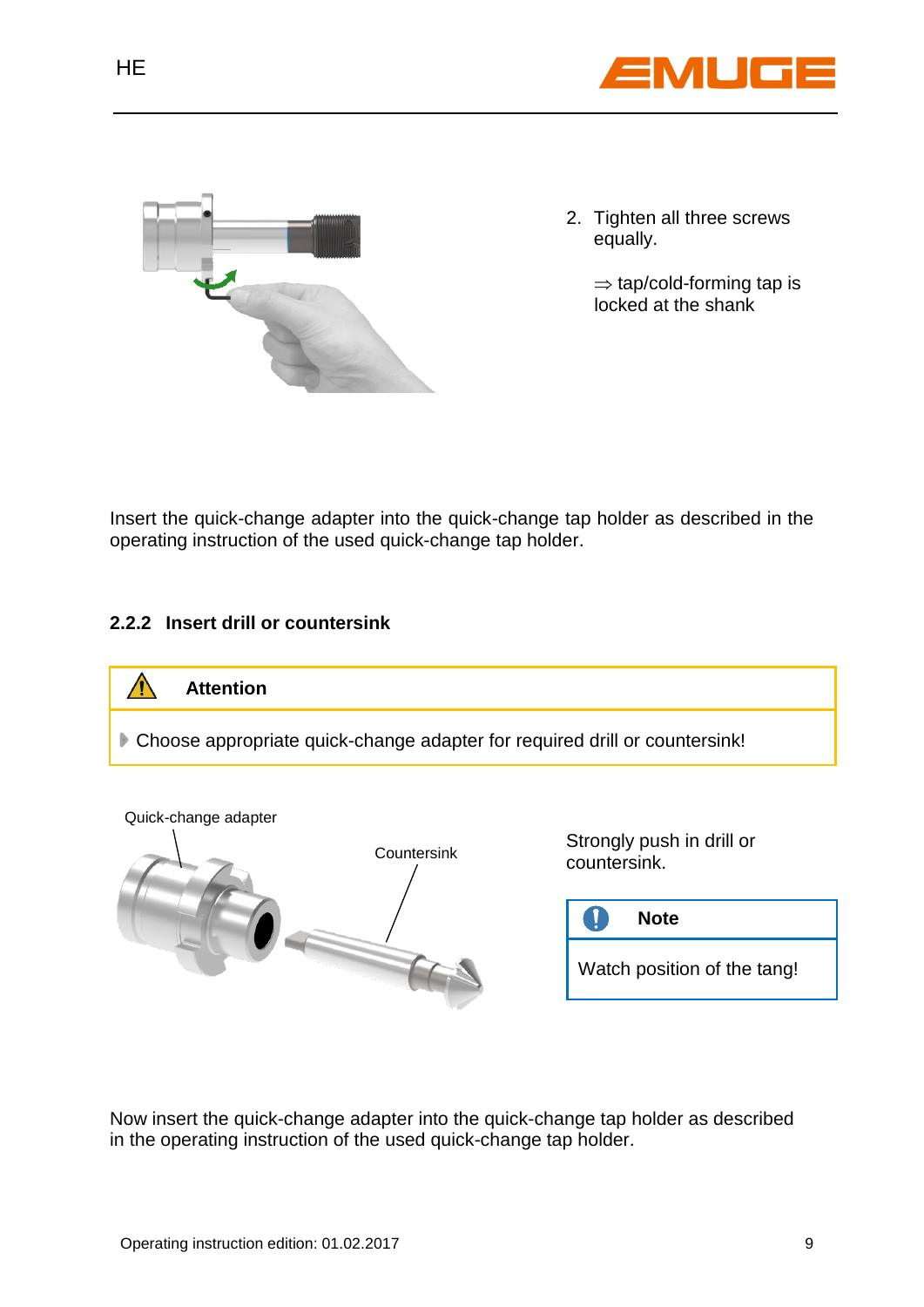

## **2.3 Detach tool**

## **2.3.1 Detach tap / cold-forming tap**



HE STATES AND THE STATES OF THE STATES OF THE STATES OF THE STATES OF THE STATES OF THE STATES OF THE STATES O

Screws for tightening the tap/cold-forming tap



## **2.3.2 Detach drill or countersink**





Use hammer and drift punch to drive out drill or countersink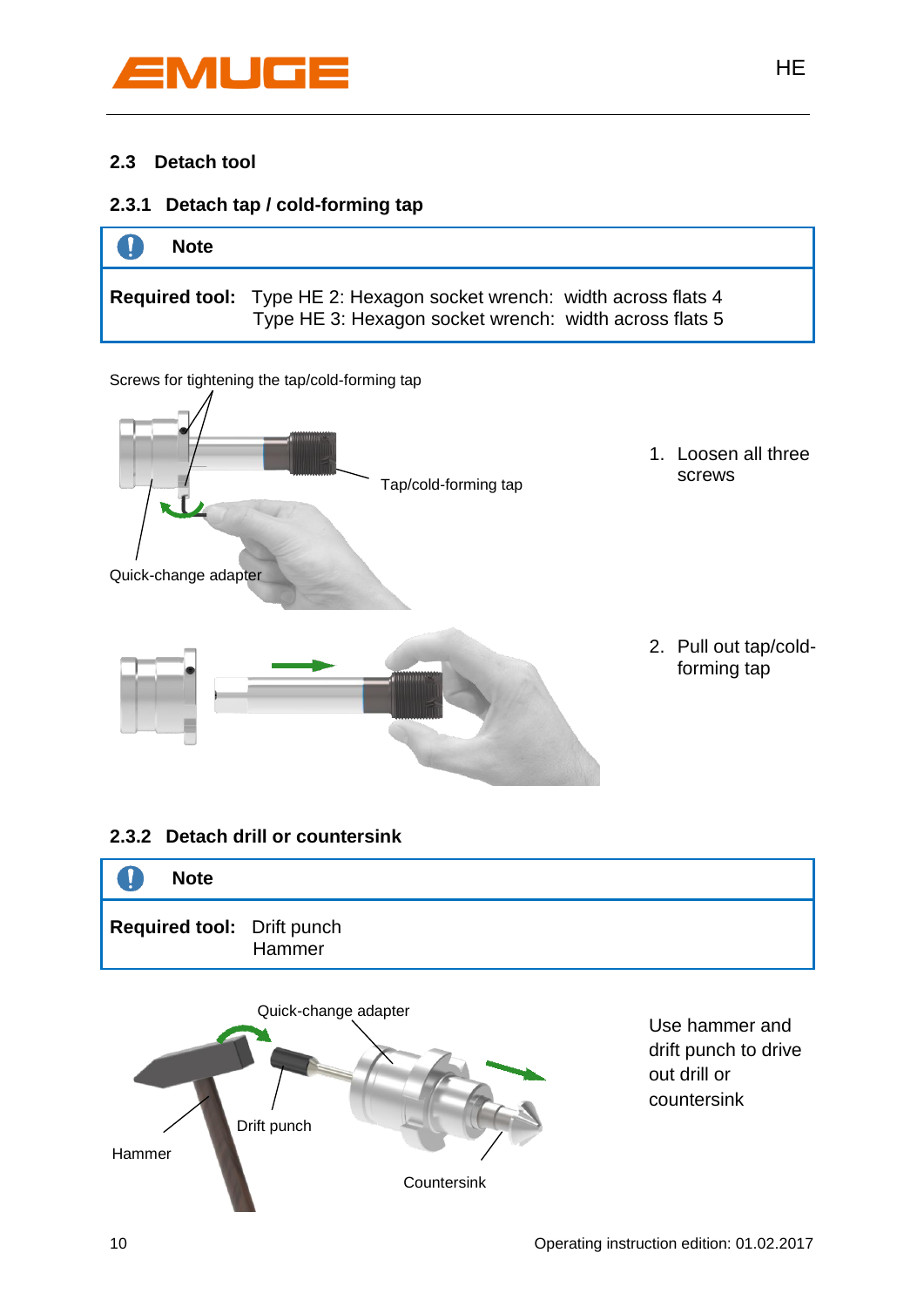

## **3 Maintenance**

#### **3.1 Maintenance schedule**

| What?             | When?                                                      | Who? |
|-------------------|------------------------------------------------------------|------|
| External cleaning | Periodically, depending on the degree of Operator<br>dirt. |      |

## **3.2 External cleaning**

Clean the quick-change adapter at periodic intervals depending on how dirty the adapter is.



## **4 Storage when not in use**

If the quick-change adapter is taken out of service, please go through the following working steps:

- 1. Clean the quick-change adapter with a duster, see chapter 3.2
- 2. Spray the quick-change adapter with a preservation oil to avoid rusting and to preserve the easy running of the adapter



Before storage all evidence of coolant-lubricant and machining residues must be removed!